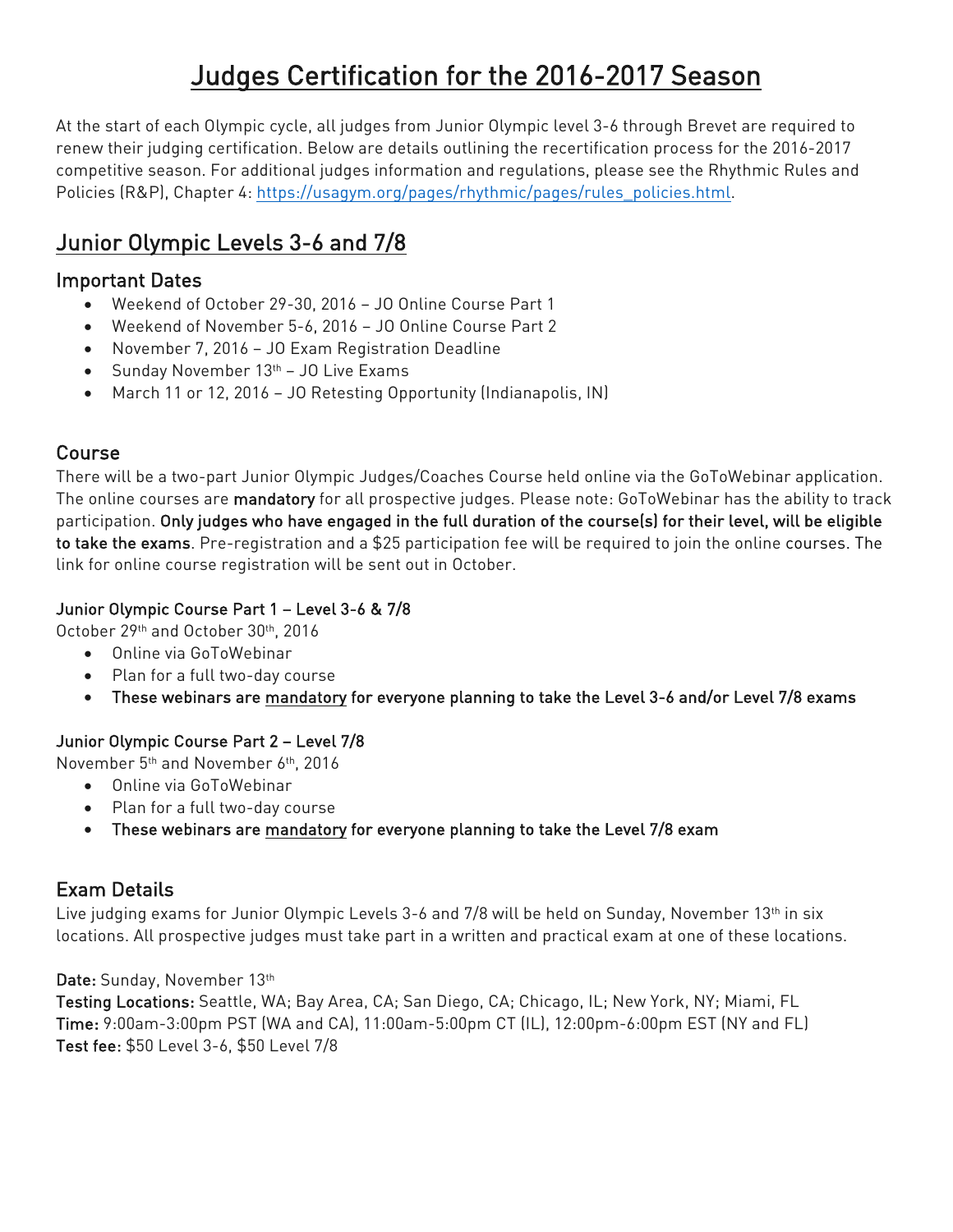## Exam Registration

There will be two parts to the exam registration:

1) online registration/payment

2) submission of a completed judges log.

Please carefully read the additional registration information below.

- 1. Online Registration and Payment Deadline Monday, November 7<sup>th</sup>, 2016
	- a. Registration will be conducted through the USA Gymnastics website
	- b. There will be separate registrations for each testing location. Be sure to register for the correct exam(s)!
		- i. Note that your eligibility for participation in the Level 7/8 exam is also dependent on submission of a completed judges log by the deadline.
	- c. Online registration will open in October.
- 2. Submission of Judges Log
	- a. The 2016 deadline for submission of judging logs has been changed to Monday, November 7<sup>th</sup> for all participants taking the Level 7/8 exam. This will allow USA Gymnastics to ensure that registrants meet eligibility requirements.
	- b. A completed judges log with information from the current cycle must be submitted to the individuals listed below by 11/7/2016:
		- i. Rhythmic Program Coordinator (Jayme Vincent) jvincent@usagym.org
		- ii. National Judges Representative (Stefanie Korepin) skorepin@heca.com
		- iii. Your appropriate Regional Judging Coordinator
			- Region 1 Catherine Yakhimovich (katehbka@hotmail.com)
			- Region 2 OPEN (send to Joyce Chaplin joycechaplin@hotmail.com)
			- Region 3 Melissa Akash (melbecker777@gmail.com)
			- Region 4 Elena Savenkova (esavenko@twcny.rr.com)
			- Region 5 Ellen Nyemcsik (Rgincorp@aol.com)
			- Region 6 Rebecca Lavender (rebeccawallenstein@yahoo.com)

#### c. Judges Log:

https://usagym.org/PDFs/Rhythmic/Judges%20Coaches/Judging/Training%20Course/rjjudgelog.pdf

## Exam Details

The written exam will be a closed-book test. Be sure to study and know the material ahead of time.

For any prospective judges who do not pass their initial judging exams, a re-testing opportunity for Level 3-6 and 7/8 will be available in Indianapolis the weekend of March 11-12, 2017. Additional information will be released prior to the re-testing date.

## Tips for Success

- Study, study, study! The online judging courses are a great learning tool, however, they do not take the place of proper studying. Be sure to read and understand the JO Handbook prior to the online courses.
- Practice judging. In preparation for the practical portion of the exam, be sure to practice judging on videos. There will be opportunities to practice during the online course, but you should work on this independently also to be fully prepared.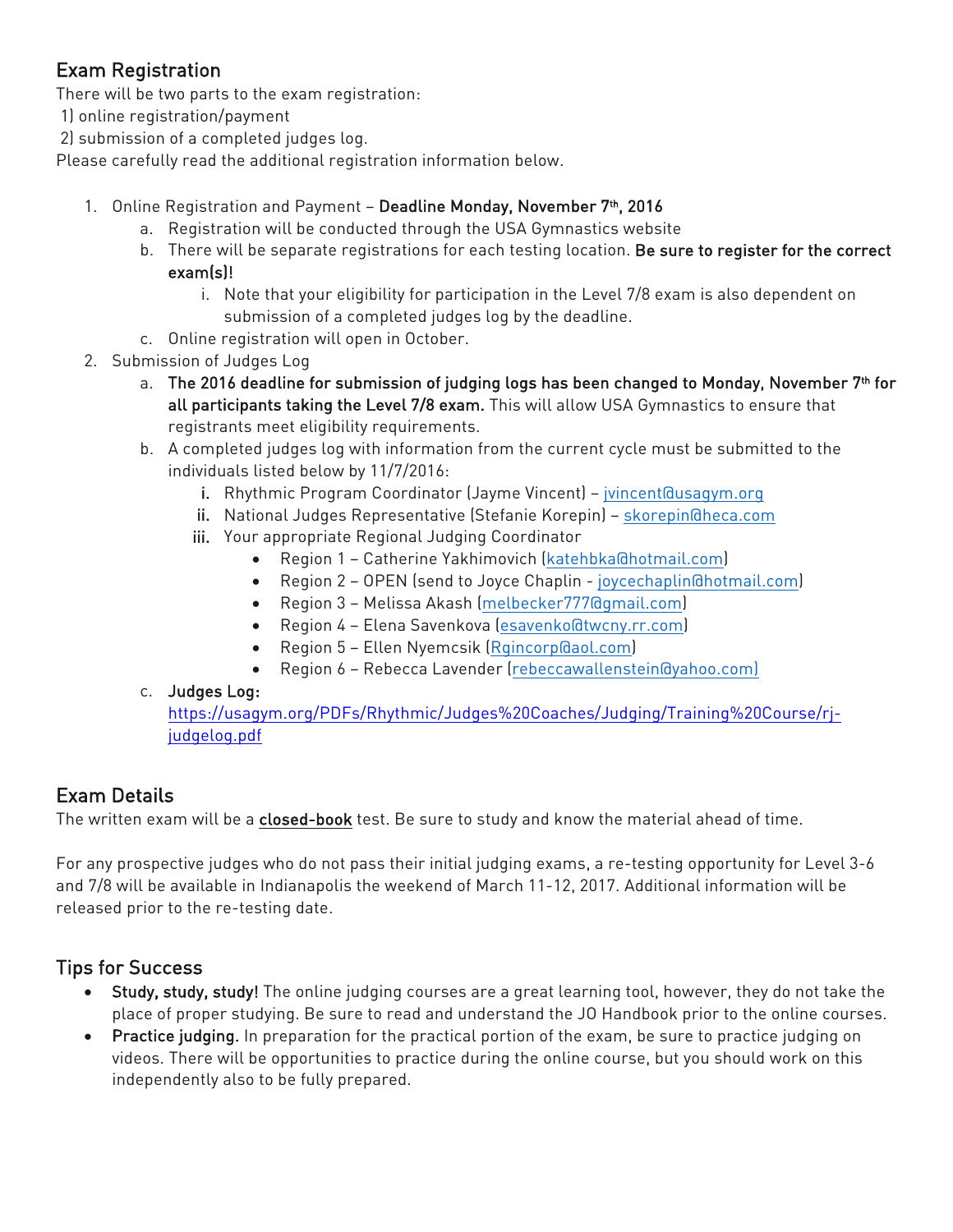## Extenuating Circumstances

It is understood that some individuals may have truly extenuating circumstances limiting them from watching on all of the mandatory course dates or testing on the official exam date. Examples of such circumstances would be a death in the family, hospitalization, etc. Regular work schedules, social events, etc., are not considered extenuating circumstances.

Individuals with an extenuating circumstance may send a petition the Rhythmic Program Coordinator (Caroline Hunt, chunt@usagym.org) and the National Judges Representative (Stefanie Korepin, skorepin@heca.com). The petition must include:

- 1. A short description of the circumstance
- 2. Proof of the extenuating circumstance (doctor's note, plane ticket, obituary, etc.)

Any individual whose petition is approved will have the option to watch the course one time through a tracked, online system at a later date and take the exam in Indianapolis, IN on December 11, 2016.

## **National**

The National Judges Course will be held in Indianapolis March 5-9, 2017. Judges must meet the eligibility requirements listed in the table below. Additional details will be published as they are available.

## Brevet

Participation in the Brevet courses is by invitation only.

Intercontinental Course (Baku, AZE): January 16-22, 2017 International Brevet Course (Indianapolis, IN): March 6-10, 2017

## **Eligibility**

See the eligibility information below (from the Rhythmic R&P) to determine which exams you are eligible to take.

| <b>Judge Rating</b> | <b>Eligibility Requirements</b>                                               |
|---------------------|-------------------------------------------------------------------------------|
| Level 3-6           | Must be 16 years of age                                                       |
| Level 7-8           | Must be 16 years of age, and<br>$\bullet$                                     |
|                     | Be an active Level 3-6 Judge who has judged a minimum of 1                    |
|                     | Invitational Meet and 1 State Meet, or                                        |
|                     | Be a coach of a gymnast who competed at the JO Championships<br>$\bullet$     |
|                     | (Individual) during the previous or current cycle, or                         |
|                     | Have a current Level 7-8 rating<br>$\bullet$                                  |
| <b>National</b>     | Must be 18 years of age, and                                                  |
|                     | Be and active Level 7-8 Judge who has judged a minimum of 1<br>$\bullet$      |
|                     | Invitational, 1 State Meet and 1 Regional Meet, or                            |
|                     | • Be a coach of an athlete who competed at the Elite National                 |
|                     | Championships or Challenge within the past 5 years, or                        |
|                     | Have been a member of the US National Team during the current or<br>$\bullet$ |
|                     | previous cycle, or                                                            |
|                     | Have a current National rating<br>٠                                           |
| <b>Brevet</b>       | The International Gymnastics Federation (FIG) administers the test,           |
|                     | which is by invitation only.                                                  |